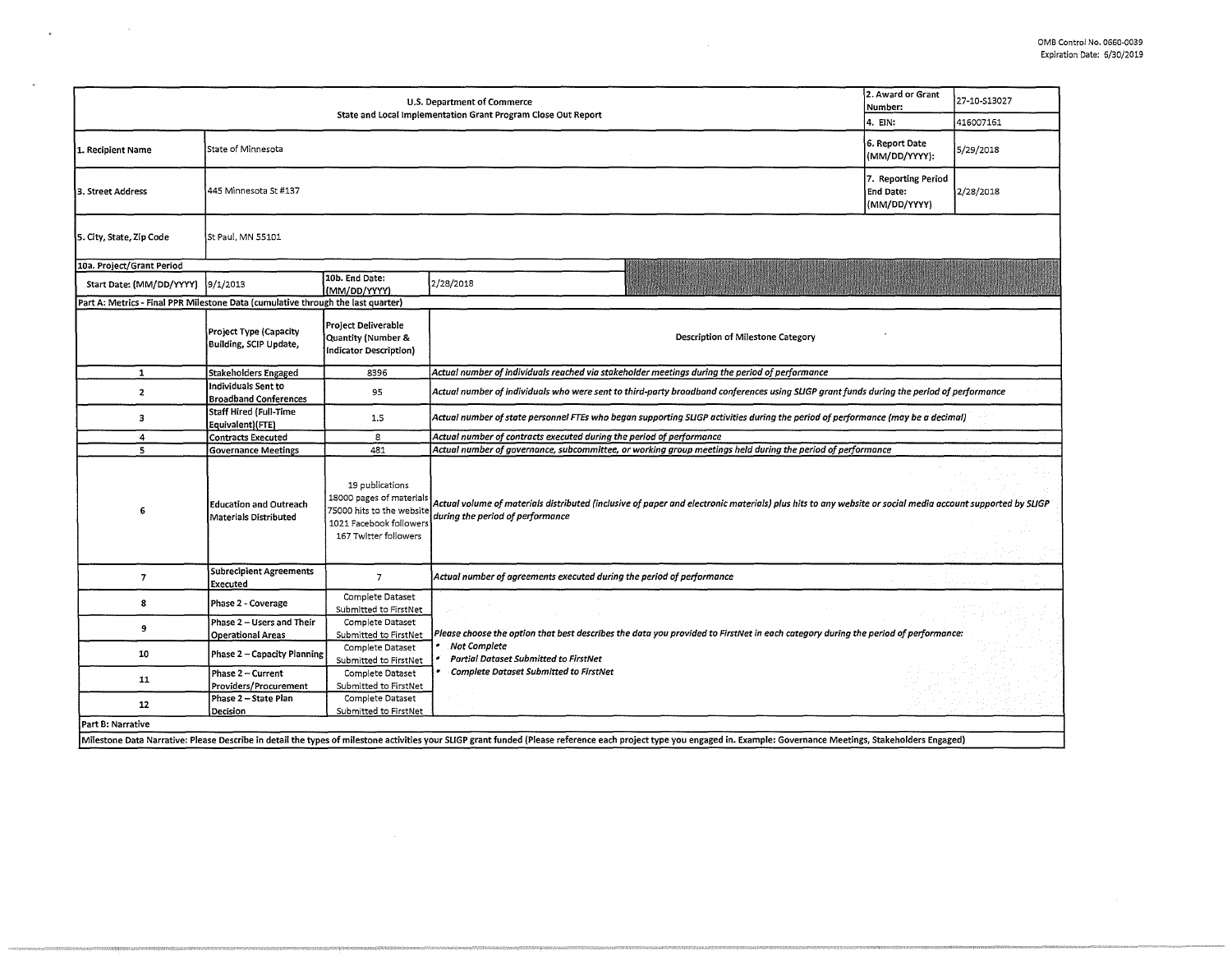Governance Meetings were expanded to include FirstNet initiatives. The meetings occur every month at the state, and regional levels. MN has seven regions, and a statewide emergency communication board (SECB) that oversees Broadband (FirstNet, NPSBN) project. We engaged over 13,000 stakeholders across public safety disciplines about NPSBN. Our office hosts a conference every year in April-May where we have had local stakeholders engaged in l communication interoperability including wireless broadband. We have also sent around 100 stakeholders to broadband conferences across the nation. Statute 403 which governs our work at DPS-ECN has been modified to include SECB for tribal representation, Statute 403 needs to be ratified by the legislature, and we continue to seek that change. In the meantime we continue to encourage tribal involvement at all levels of our governance structur on the users of our LMR system ARMER as a source for establishing Shareholders, but we have added on to that over the course of the grant. Stakeholders can sign-up for newsletters to stay current with the activities of the completed all data requests from the FirstNet authority. DPS-ECN does a strategic plan every three years, which also address the SCIP plan. We are currently working on our 2019-2021 Strategic Plan.

Please describe in detail any SLIGP program priority areas (education and outreach, governance, etc.) that you plan to continue beyond the SLIGP period of performance.

Governance will continue. We are starting to think about guidelines for NPSBN use. DPS-ECN will continue outreach for Stakeholder involvement which includes tribal membership. MN will continue to consult with the FirstNet major cell carriers and equipment vendors to keep abreast of the technology in the industry. DPS-ECN will continue to advocate for first responder needs in MN, which includes expectations real or perceived of the NPSBN.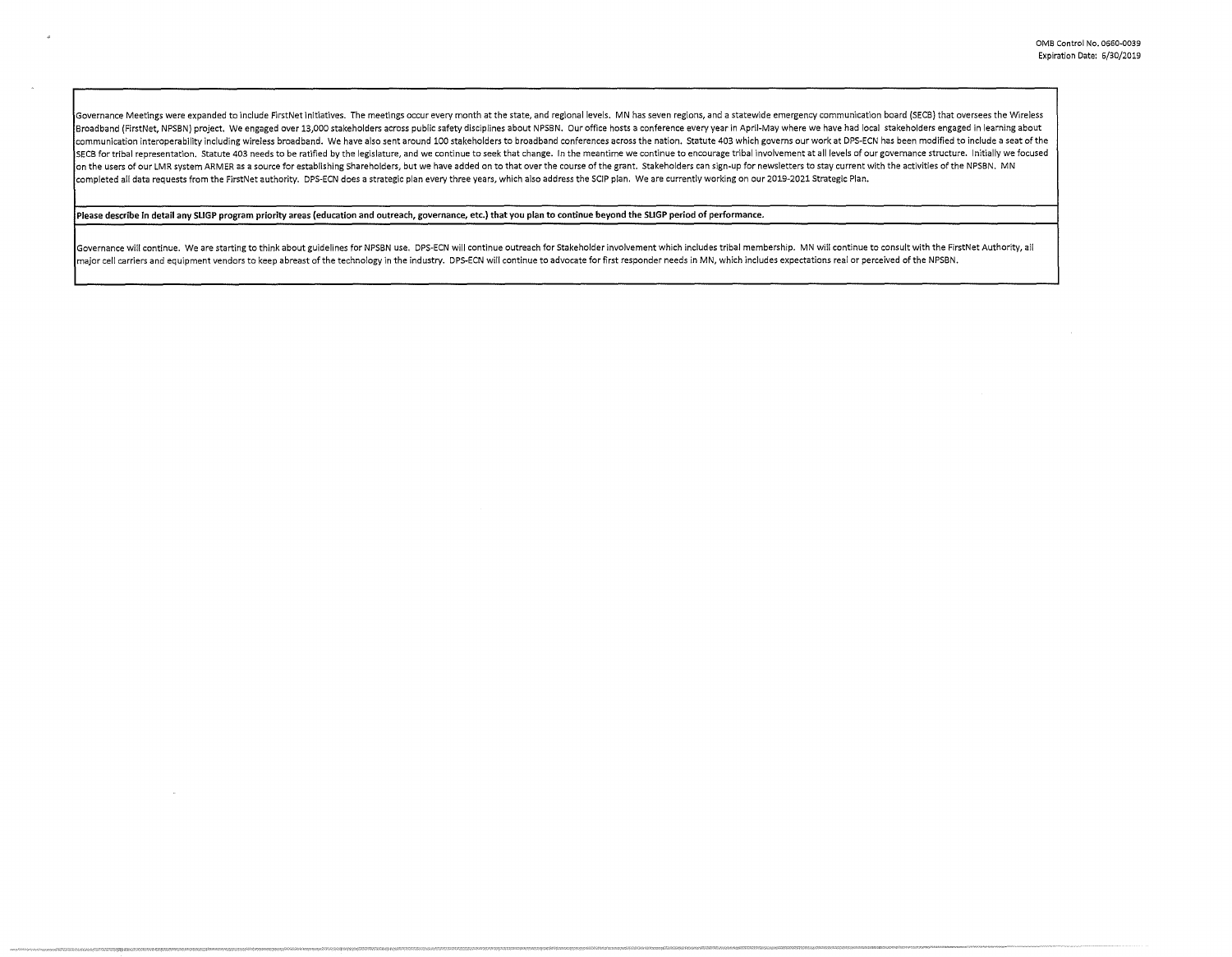**Data collection narrative: Please describe in detail the status of vour SLIGP funded data collection activities.** 

MN submitted to the FirstNet authority all of the requested data sets including coverage needs, responses to the RFI, and other questions.

Please describe in detail any data collection activities you plan to continue beyond the SLIGP period of performance.

**ECN will track coverage issues as requested by the public or public safety with the major carriers in the state in an attempt to have the best coverage possible in the state.** 

ressons ceame<del>u, mease share any ressons reameu or best practices mar your organization <del>implementeu uanng your scior project</del></del>

ECN learned that tribal involvement is good for everyone. That it can be a challenge, but the challenge is worth it. In order to provide a safe environment for all citizens we have to continue the dialogue to understand ea

**Part C: Staffing** 

Staffing Table - Please provide a summary of all positions funded by SLIGP.

| Name                          | FTE%                                      | Project(s) Assigned                                                                              | Change |
|-------------------------------|-------------------------------------------|--------------------------------------------------------------------------------------------------|--------|
| Melinda Miller                |                                           | 100 Wireless Broadband, FirstNet, Stakeholder Outreach, Education of NPSBN, SLIGP oversight, etc |        |
| Dana Wahlberg                 | 0 ECN Director, Oversight of all programs |                                                                                                  |        |
|                               |                                           |                                                                                                  |        |
|                               |                                           |                                                                                                  |        |
|                               |                                           |                                                                                                  |        |
| Part D: Contracts and Funding |                                           |                                                                                                  |        |

**Subcontracts Table** - **Include all subcontractors engaged during the period of performance. The totals from this table must equal the "Subcontracts Total" in your Budget Worksheet** 

| Name                                                | <b>Subcontract Purpose</b>              | Type<br>(Vendor/Subrec.) | RFP/RFQ Issued (Y/N) | <b>Total Federal Funds</b><br>Allocated | <b>Total Matching Funds</b><br>Allocated |
|-----------------------------------------------------|-----------------------------------------|--------------------------|----------------------|-----------------------------------------|------------------------------------------|
| SouthEast Region                                    | Regional FirstNet support & expenses    | subrecipient             | no                   | \$22,040.12                             | \$5,510.01                               |
| SouthWest Region                                    | Regional FirstNet support & expenses    | subrecipient             | no                   | \$5,333.70                              | \$1,333.43                               |
| NorthWest Region                                    | Regional FirstNet support & expenses    | subrecipient             | no                   | \$18,208.87                             | \$4,552.22                               |
| NorthEast Region                                    | Regional FirstNet support & expenses    | subrecipient             | no                   | \$6,688.39                              | \$1,672.10                               |
| SouthCentral Region                                 | Regional FirstNet support & expenses    | subrecipient             | no                   | \$9,572.24                              | \$2,393.07                               |
| Metro Region                                        | Regional FirstNet support & expenses    | subrecipient             | no                   | \$10,145.74                             | \$2,536.43                               |
| Central Region                                      | Regional FirstNet support & expenses    | subrecipient             | no                   | \$16,192,71                             | \$4,048.18                               |
| Televate                                            | NPSBN contractor and consultation       | Vendor                   | ves                  | \$1,404,678.52                          | \$351,169.63                             |
| RIC - John Tonding                                  | Regional FirstNet support & ECN liaison | l Vendor                 | ves                  | \$19,257.89                             | \$4,814.43                               |
| RIC - Viper Inc                                     | Regional FirstNet support & ECN liaison | Vendor                   | ves                  | \$54,324.37                             | \$13,581.09                              |
| RIC - Marcus Bruning                                | Regional FirstNet support & ECN liaison | Vendor                   | yes                  | \$81,519.01                             | \$20,249.18                              |
| RIC - Richard Juth                                  | Regional FirstNet support & ECN liaison | Vendor                   | yes                  | \$13,193.60                             | \$3,298.44                               |
| RIC - Steve Borchardt                               | Regional FirstNet support & ECN liaison | Vendor                   | ves                  | \$5,739.87                              | \$1,434.96                               |
| Communications Conference Kelly Inn - Odyssey Group | Annual Communications Conference        | Vendor                   | yes                  | \$88,638,28                             | \$22,103.39                              |
| Alexandria Technical College                        | On-line training host and module design | Vendor                   | yes                  | \$5,513.76                              | \$1,378.44                               |
|                                                     |                                         |                          |                      | \$1,761,047.07                          | \$440,075.00                             |

**Budget Worksheet** 

Columns 2, 3 and 4 must match your project budget for the entire award and your final SF 424A. Columns 5, 6, and 7 should list your final budget figures, cumulative through the last quarter

| Project Budget Element (1)   | Federal Funds Awarded (2) | <b>Approved Matching</b><br>Funds (3) | Total Budget (4) | Final Federal Funds<br>Expended (5) | <b>Final Approved</b><br><b>Matching Funds</b><br>Expended (6) | Final Total funds<br>Expended (7) |
|------------------------------|---------------------------|---------------------------------------|------------------|-------------------------------------|----------------------------------------------------------------|-----------------------------------|
| . Personnel Salaries         | \$209,680.00              | \$52,420.00                           | \$262,100.00     | \$172,766,07                        | \$44,294.22                                                    | \$217,060.29                      |
| b. Personnel Fringe Benefits | \$58,710.40               | \$14,677.60                           | \$73,388,00      | \$43,366.77                         | \$11,087.50                                                    | \$54,454.27                       |
| c. Travel                    | \$46,404.80               | \$11,601.20                           | \$58,006,00      | \$38,656.40                         | \$10,355.05                                                    | \$49,011.45                       |
| d. Equipment                 | \$0.00                    | \$0.00                                | \$0.00           | \$0.00                              | \$0.00                                                         | \$0.00                            |
| e. Materials/Supplies        | \$16,000.00               | \$4,000.00                            | \$20,000.00      | \$10,147.20                         | \$2,536.83                                                     | \$12,684.03                       |
| f. Subcontracts Total        | \$2,027,533.60            | \$506,883.40                          | \$2,534,417.00   | \$1,761,047.07                      | \$440,261.75                                                   | \$2,201,308.82                    |
| g. Other                     | \$12,140,80               | \$3,035.20                            | \$15,176.00      | \$7,684,25                          | \$1,921.08                                                     | \$9,605.33                        |
| Indirect                     | \$19,190.40               | \$4,797.60                            | \$23,988,00      | \$16,974,30                         | \$4,243.58                                                     | \$21,217.88                       |
| h. Total Costs               | \$2,389,660.00            | \$597,415.00                          | \$2,987,075.00   | \$2,050,642.06                      | \$514,700.01                                                   | \$2,565,342.07                    |
| <b>TRUE</b>                  | 80%                       | 20%                                   | 100%             | 80%                                 | 20%                                                            | 100%                              |